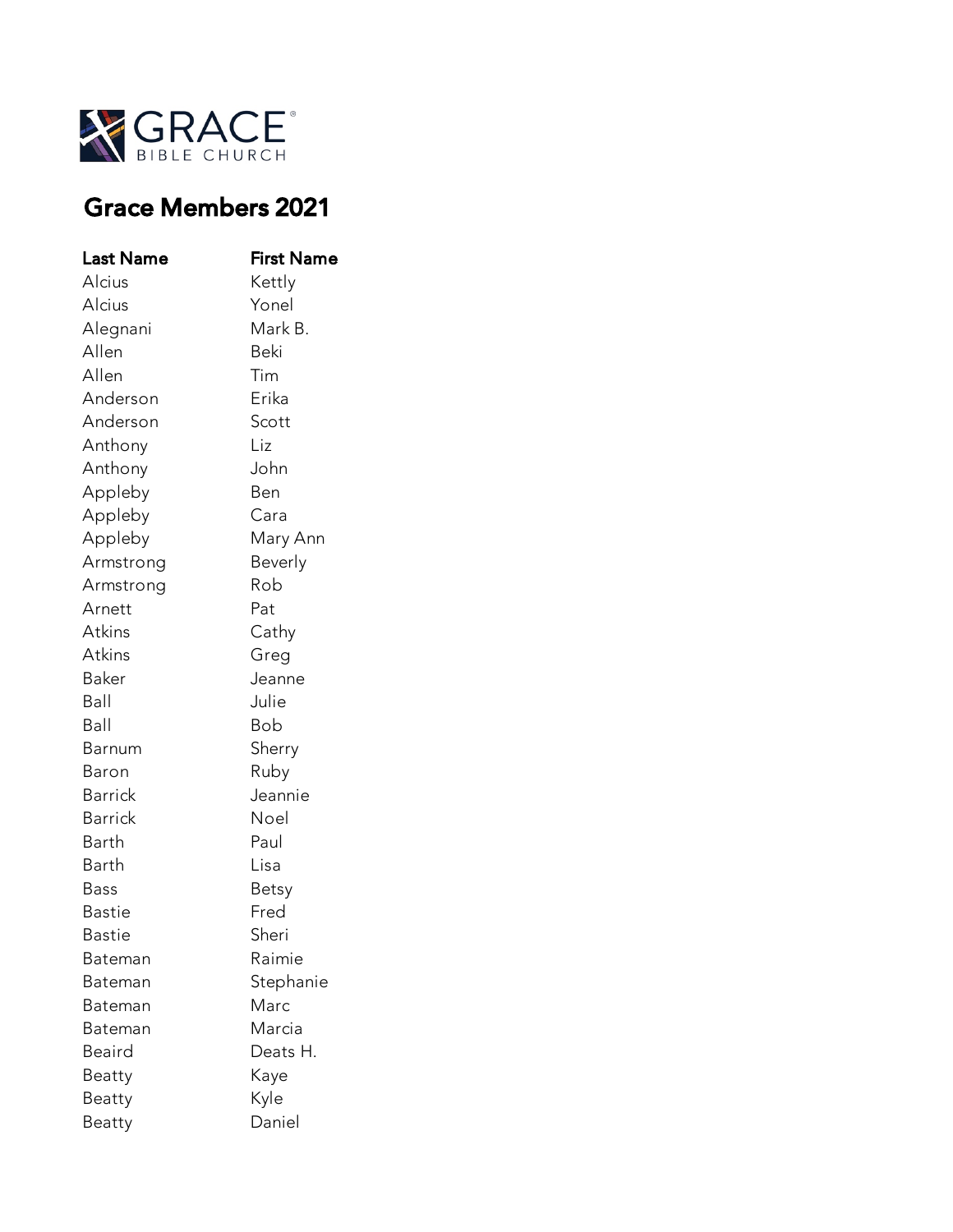Beatty Robert Bell Folsom Bell Betty Bernet JoAnna Biggs Ginger Bills John Bixler Valerie Blikstad Nathan Blikstad Hannah Bliss Susan E. Bobo Stacy Bolton Eleanor Bolton IV Jack Bowles Glenna M. Boyd Nathan Boyd Terri Boyd Quentin Boyd Beth Bradsher Bridget Brame Jessica Brame Josh Brandon Colleen Brandon Dewayne Brevelle Jennifer Briggs Anne Britt Ben Britt Russell Brown Greg Brown Tom Brown Jerrold Brown Linda Brown Jolynne Buford Peggy Burdette Sheila Burdette Anna Burdette Chuck Burkhardt Cameron Burkhardt Aspen Burnett Kate Burnett Kevin Burns Sandra Burns Jonathan Burns Drake Burns Diane Burroughs Wesley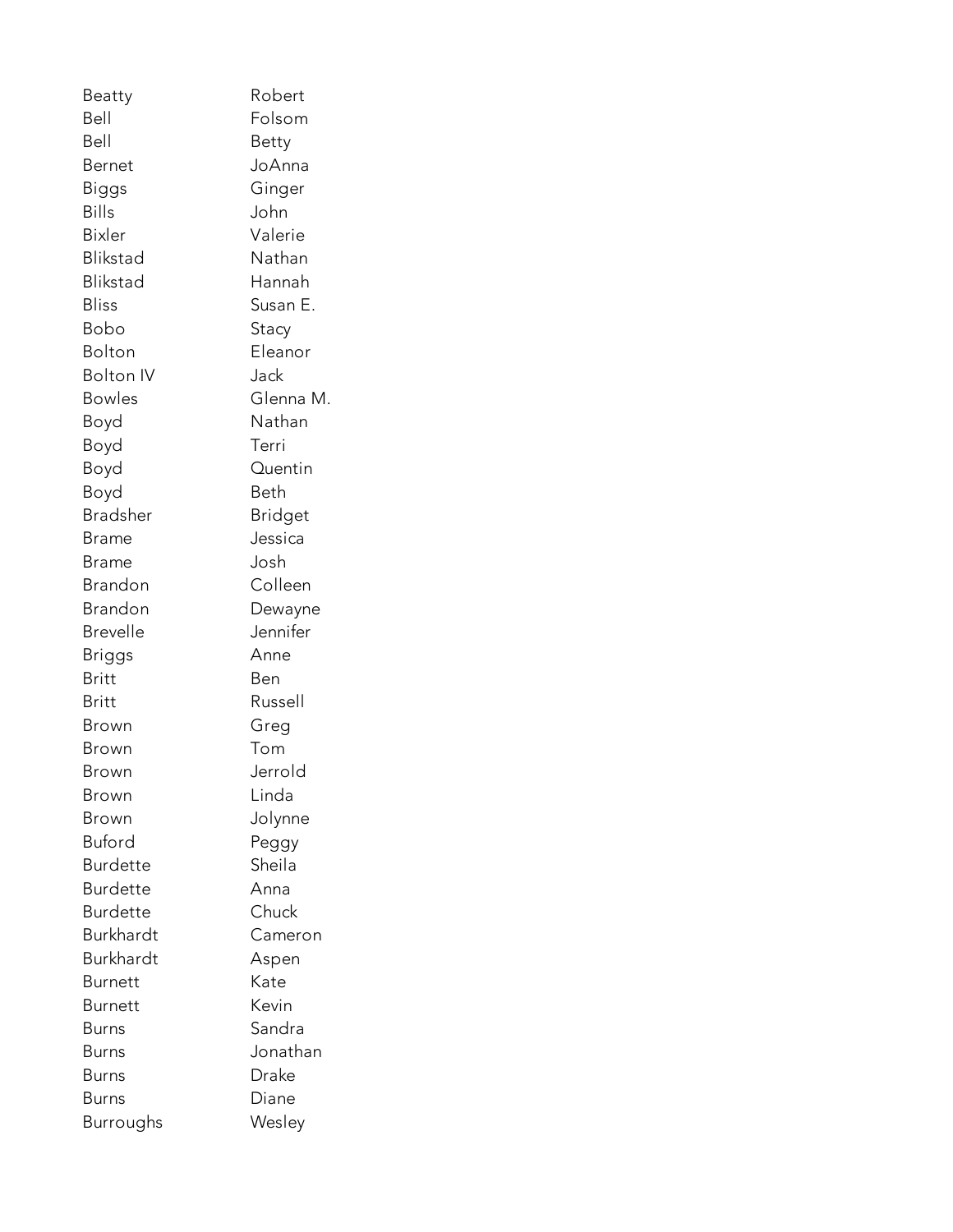| Bush             | Dona      |
|------------------|-----------|
| <b>Bush</b>      | Bill W.   |
| Bynum            | Charlsie  |
| Carl             | Barb      |
| Carl             | David     |
| Cason            | Rusty     |
| Cason            | Diane     |
| Cecil            | Gloria    |
| Cecil            | E.W.      |
| Chapman          | Karen     |
| Chapman          | Bill      |
| Ciluffo          | James     |
| Ciluffo          | Kelsey    |
| Clark            | Lisa      |
| Claybrook-Moody  | Deb       |
| Clem             | Debbie    |
| Clem             | Mike      |
| Clemmer          | Susie     |
| Condra           | Ed        |
| Conrad           | H. Wayne  |
| Cook             | Kenny     |
| Cook             | Heather   |
| Cooper           | Mike      |
| Cooper           | Dana      |
| Cox              | Mary      |
| Cox              | Mary Jane |
| Cox              | Richard   |
| Cox              | Dale      |
| Cramer           | Patsy     |
| Crawford         | Donna     |
| Crosthwait       | Barbara   |
| Daniels          | Stephanie |
| Daniels          | James     |
| David            | Nigel     |
| Davis            | Jennifer  |
| Davis            | Glen      |
| De La Torre      | Arturo    |
| Deal             | John      |
| Deal             | Elizabeth |
| Deere            | Dustin    |
| Dennis           | Carol A.  |
| Dennis           | Ronald W. |
| Derrick          | Kimberlie |
| Derrick          | Joseph    |
| DeSanders-Beaird | Linda     |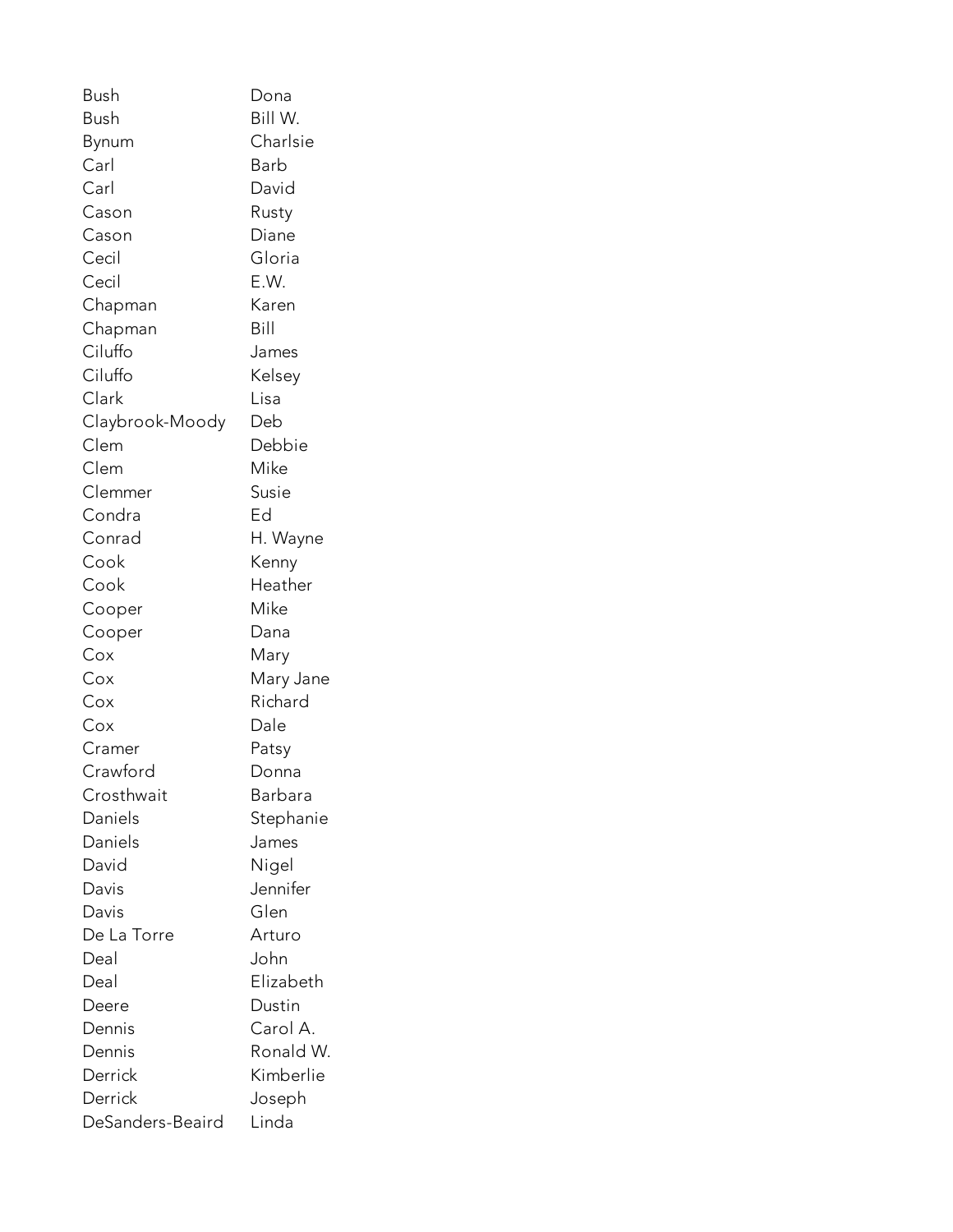Di Tucci John Di Tucci Mary Ellen Dillard Annie Dillard David Dittrich Austin Dittrich Olivia Domhoff Victor Doumany Michelle Dyck Elizabeth Eaton Pat Edelen (Nance) Anne Edmonson Sandy Edwards Diane Ekstrom Doug Ekstrom Kathleen Elliott Stephanie Elliott Bob Elms Samantha Elms Daniel Ericson Ina Evenden Nancy Evenden Bob Farmer Jared Farmer Candice Feichter Lauren Feichter Brian Fenoglio Kerry Fenoglio Ken Finley Christina Fisher Kathryn Fisher Mike Fletcher Erin Flynn-Ghaffar Shanan Foarde Mike Fraccaro Joe Fraccaro Jessi Furstenberg Tricia Gallagher Kevin Gallagher Dori Galliher Crystal Gant Vonni Gilio Kathleen Gilio Joe Glaser Pat Glaser Gene Q.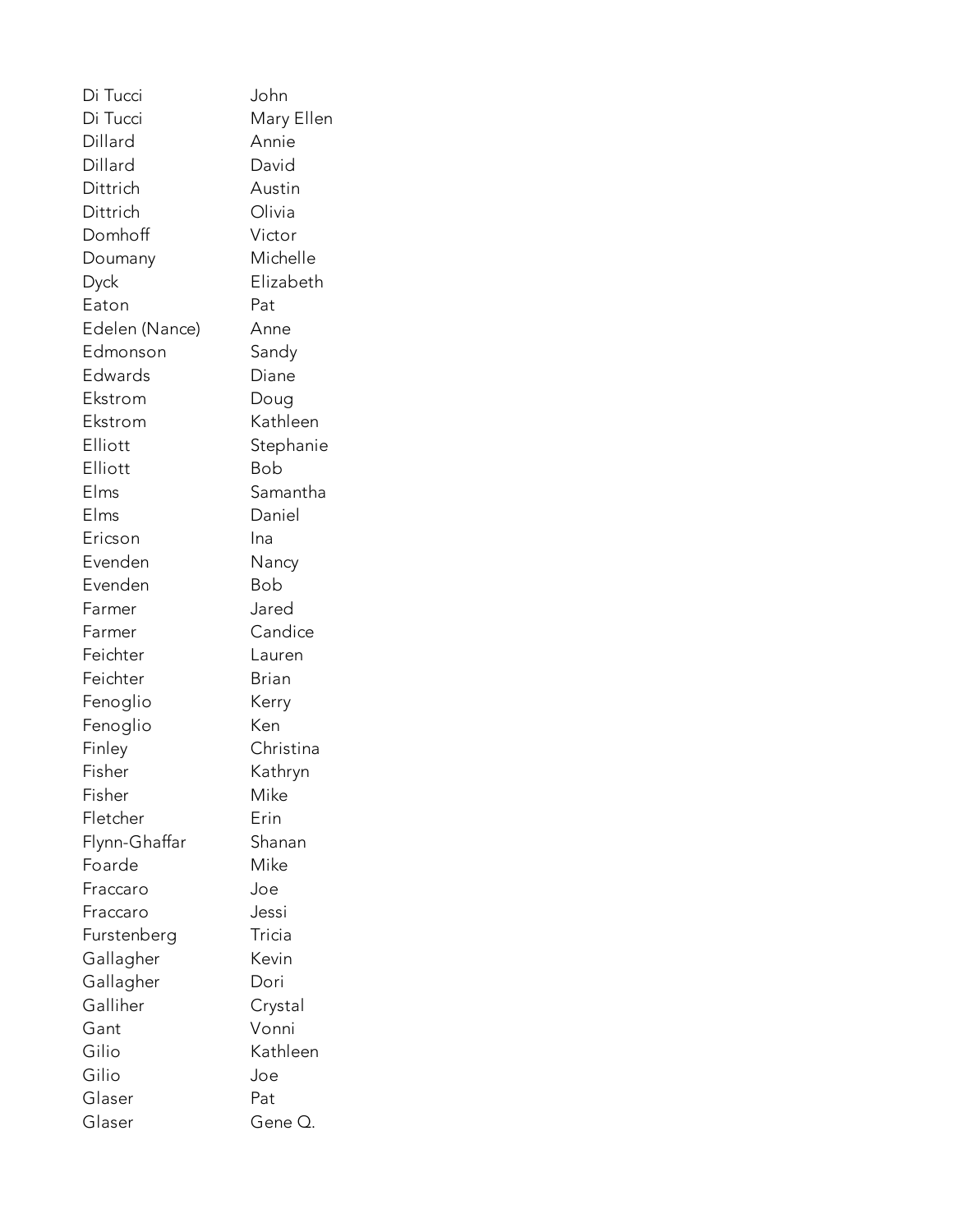Glassman Jenny Glover Lynn Goldberg Ina Goldsmith Brooke Goldsmith Kevin Goree Daniel Goree Chynna Gorena Tori Gorena Micah Goyen David Graves Don Graves Amy Gray Matt Gray Shannon Greenlee Summer Greenlee Tom Griffith Buddy Grysen Judy Grysen Cam Gutierrez Andy J. Gutknecht Rachael Hale Marcia W. Hale **Ben** Hall Janet Hall James Hamilton Colette Hamilton Fred Hankins Kelsey Hankins Joshua Hanley Peggy Harvey Katie Heape Irene Hendricks Holly Henning Taylor Henning Rhonda Henning Tim Henning **Austin** Herman Lisa Herman Josh Herring Gerald Herring Rosalie Higgins Greg Higgins Laurie Hill Caron Hoehner Gini A.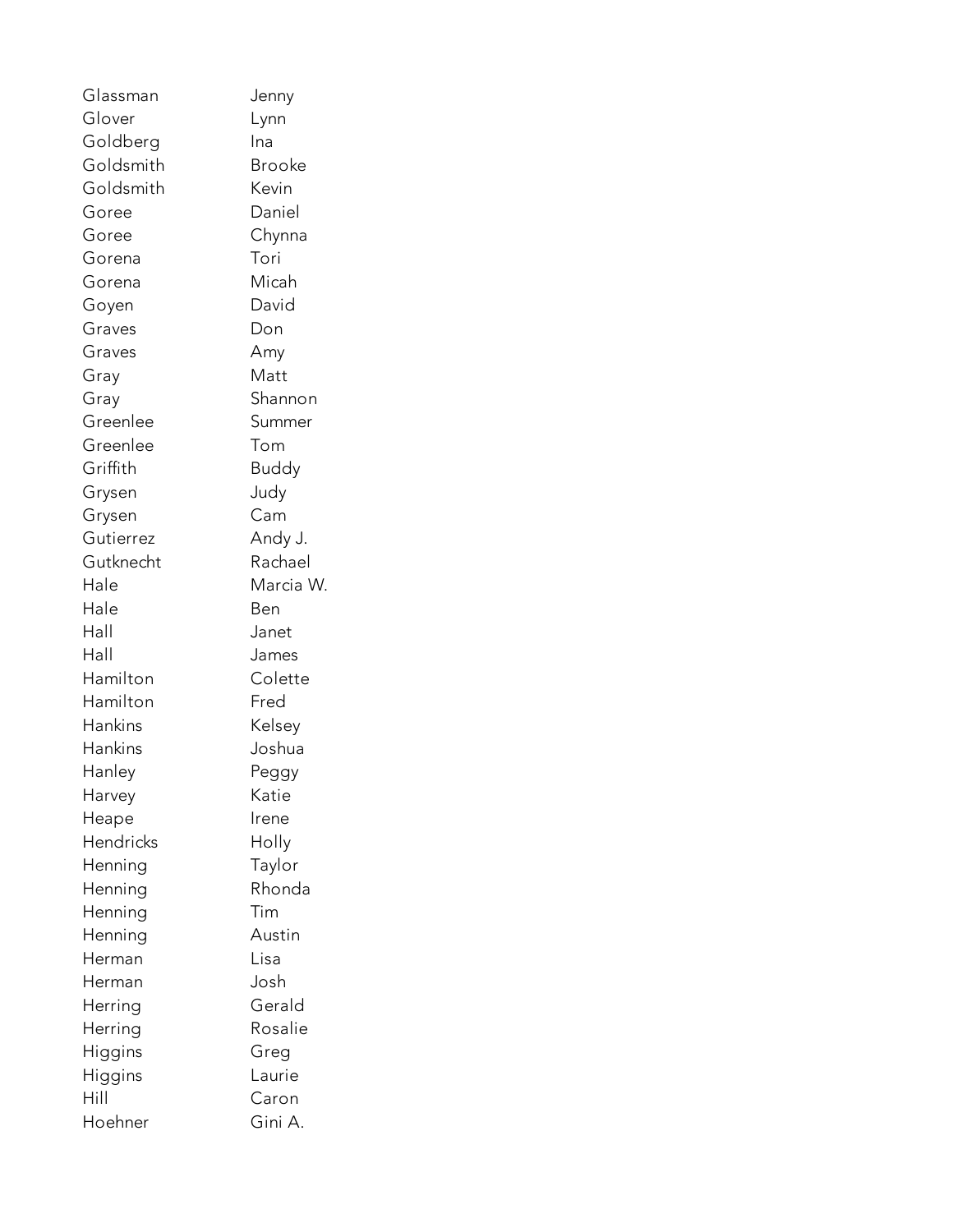| Hoggatt       | Don          |
|---------------|--------------|
| Hoggatt       | Cynthia      |
| Holliday      | Michelle     |
| Hollingsworth | Teresa       |
| Hopfer        | Jeff         |
| Hopfer        | Nicole       |
| Hopper        | Rhonda       |
| Hopper        | Jay          |
| Howard        | Robin        |
| Howard        | David        |
| Hoyt          | Leslie       |
| Hoyt          | Randy        |
| Hunter        | Mike         |
| Hunter        | Debbie       |
| Hunter        | Chrissi R.   |
| Hunter        | Robert       |
| Huntzicker    | Arlene       |
| Hutchison     | Mark         |
| Hutchison     | Crystal      |
| James         | Tascal       |
| Jeffrey       | Jai          |
| Jerome        | Jean         |
| Jobe          | Lorraine A.  |
| Jobe          | Leland A.    |
| Jobe          | Larry        |
| Johns         | Charlynn     |
| Johnson       | Andrea       |
| Johnson       | James        |
| Johnson       | Deidra       |
| Johnson       | Ken          |
| Johnston      | Wendell      |
| Johnston      | Martha       |
| Jones         | Marilyn      |
| Jones         | Chris        |
| Junker        | Margaret     |
| Junker        | Brandon      |
| Kalsbeek      | Anya         |
| Karl          | John         |
| Karl          | Debbie       |
| Kay           | Laura        |
| Kay           | Tom          |
| Keener        | April        |
| Keener        | <b>Britt</b> |
| Keith         | Tim          |
| King          | Sereta       |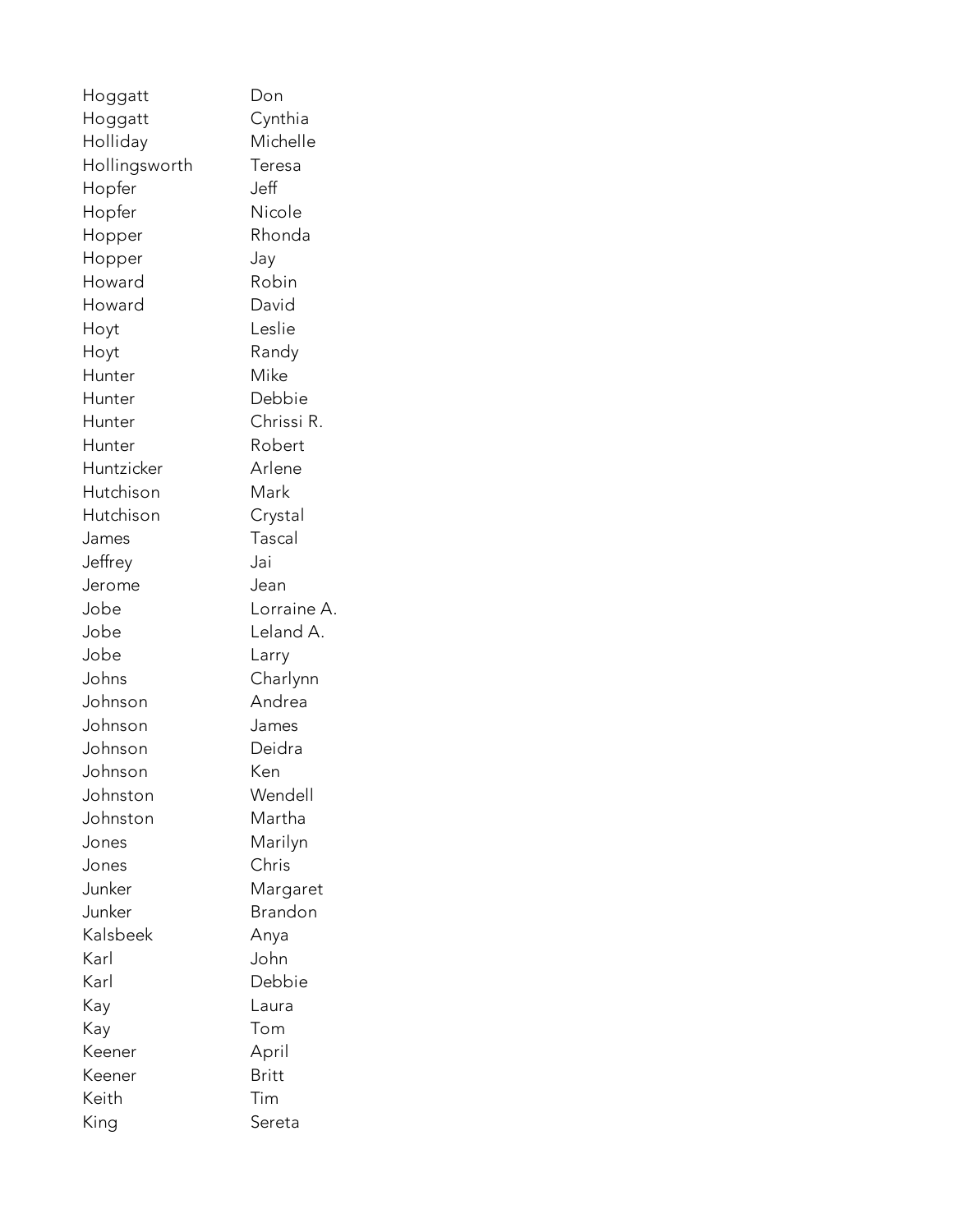| King       | Vicki         |
|------------|---------------|
| King       | Terry         |
| King       | Terry         |
| King       | Larry R.      |
| King       | Nancy         |
| King       | Don           |
| King       | Pamela        |
| Kinsman    | Ednamae       |
| Kinsman    | Frank E.      |
| Klie       | Carolyn       |
| Klie Sr.   | Tommy         |
| Kline      | Linda         |
| Kline      | Roger         |
| Klunkert   | Becky         |
| Koester    | Laura         |
| Koester    | Tad           |
| Kugler     | Chuck         |
| Kugler     | Rozanne       |
| Lacey      | Jennifer      |
| Lacey      | Michael       |
| Lamb       | Greg          |
| Lamb       | Ann           |
| Lapsley    | Betty         |
| Lapsley    | Brad          |
| Laredo     | Albert        |
| Laredo     | Debbie        |
| Lasley     | Andrea        |
| Lasley     | Loren         |
| Lawrence   | Bill          |
| Lawrence   | Lynna         |
| LeBlanc    | Ana           |
| LeBlanc    | Tom           |
| Lee        | Andy          |
| Lee        | Hayley        |
| Leslie     | Craig         |
| Leslie     | Annette       |
| Lockmiller | Alice         |
| Longwell   | <b>Barbie</b> |
| Lopez      | Mari A.       |
| Lopez      | Daniel        |
| Luster     | James         |
| Luster     | Joyce         |
| Lutz       | Deby          |
| Madden     | Shawn         |
| Madden     | Cathy         |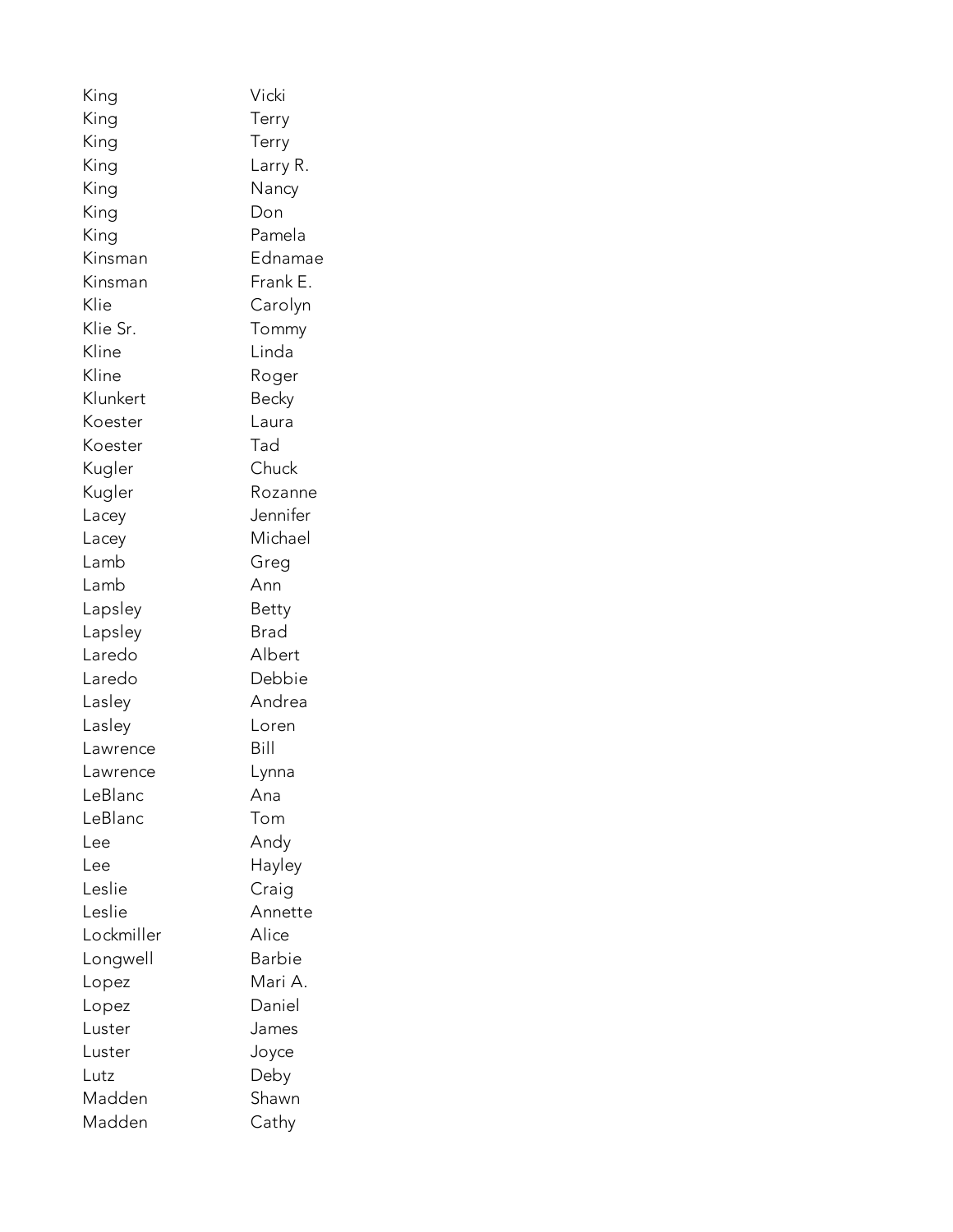| Magee      | Carolyn      |
|------------|--------------|
| Magee      | Jon          |
| Maier      | Robert       |
| Marcello   | Robert       |
| Marcello   | Rachel       |
| Massey     | Andy         |
| Massey     | Anne-Marie   |
| Matheny    | Walt         |
| Mattay     | Carl         |
| Mayberry   | Nancy        |
| Mayborn    | Cheryl       |
| Mayborn    | Don          |
| Mayo       | Delle        |
| McBride    | Lucy         |
| McBride    | Matt         |
| McClaskey  | Ron          |
| McCord     | Bill         |
| McCord     | Gayle        |
| McNabb     | JoCarol      |
| Miller     | Linda        |
| Miller     | Jean         |
| Miller     | Janice D.    |
| Miller     | Steve        |
| Miller     | Scott        |
| Miller     | Randy S.     |
| Miller     | April        |
| Miller     | Rocky        |
| Miller     | Jaime        |
| Miller     | Jim          |
| Mitchell   | Ouida        |
| Moetteli   | Hans         |
| Montague   | Betty        |
| Montgomery | Michael      |
| Montgomery | Sharon       |
| Moody      | Larry        |
| Morley     | Judy         |
| Mutia      | Daniel       |
| Nance      | Hailey       |
| Nash       | <b>Buddy</b> |
| Nash       | Suzanne      |
| Nelson     | Robert L.    |
| Nicholson  | Charity      |
| Nicholson  | Ben          |
| Nolen      | Lynn         |
| Nolen      | Chuck        |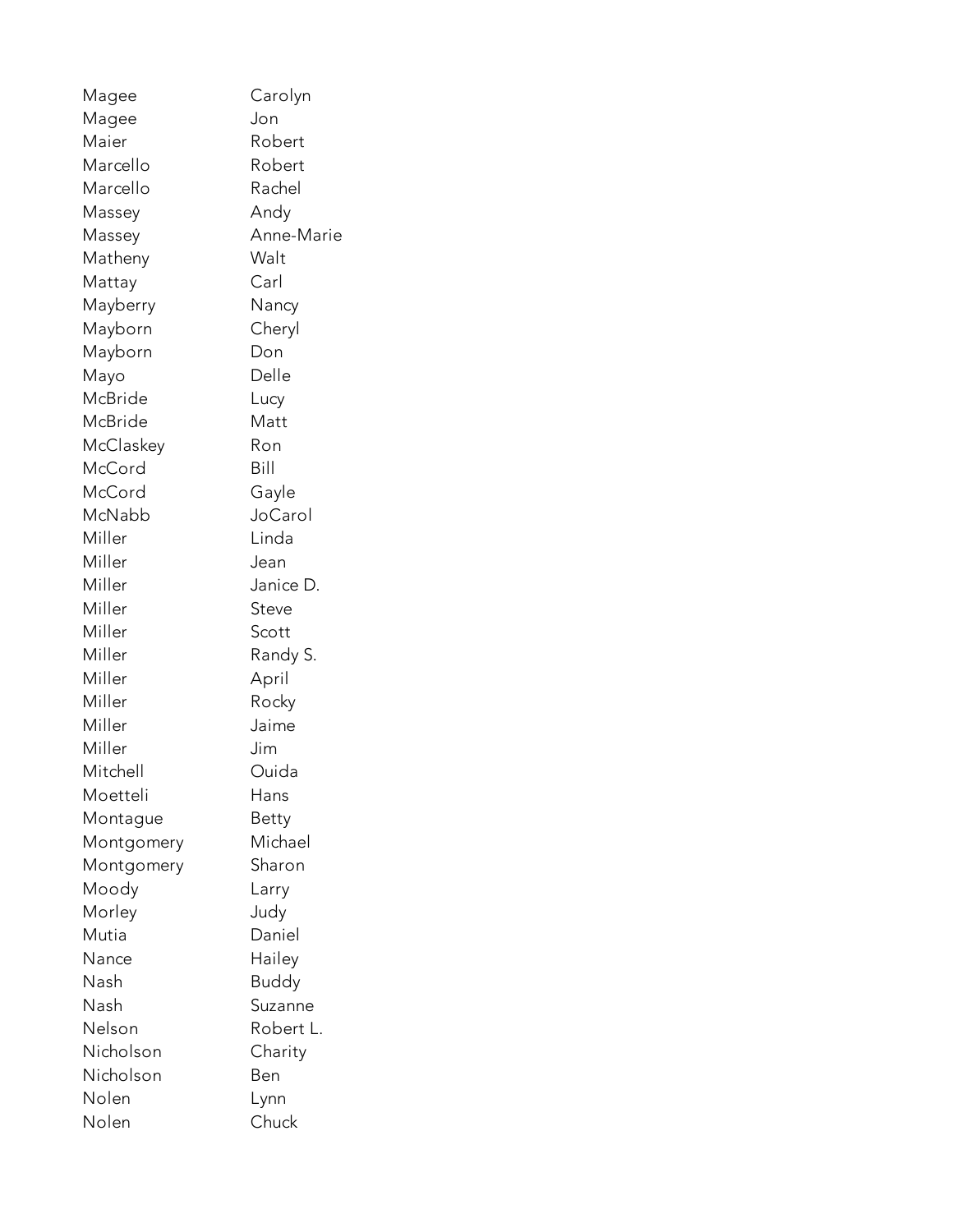Nunez Renae O'Toole Kristin O'Toole Kevin "KC" Oostdyk Donna Oostdyk Tim Oren LaMott G. Oren Gay R. Pahmeier Mary Ann Pardue Jr Troy M. Park-Malaer Janice Parker Raquel Parker Seth Parker Bruce Pauley Steve Pauley Diane Penley Cynthia Penley Mark Pitre John Pitre Winnie Pitt Walter Pittman Hayden Prebevsek Nicole Prebevsek Louis Quillin Micah Quillin Seth Ramirez Glad Ramirez Sam Ratliff Todd Ratliff Mary Shannon Rawles Cindy Rawles Tom Redwine Brady Redwine Melissa Remington Cindy Remington Jerry Rennie Rachel Rennie Rex Reyes Krystal Reynolds Chris Reynolds Stephanie Reznicek Viktor Rheaume Sheila Rhine Chelsey Rhine Chuck Riedle Sara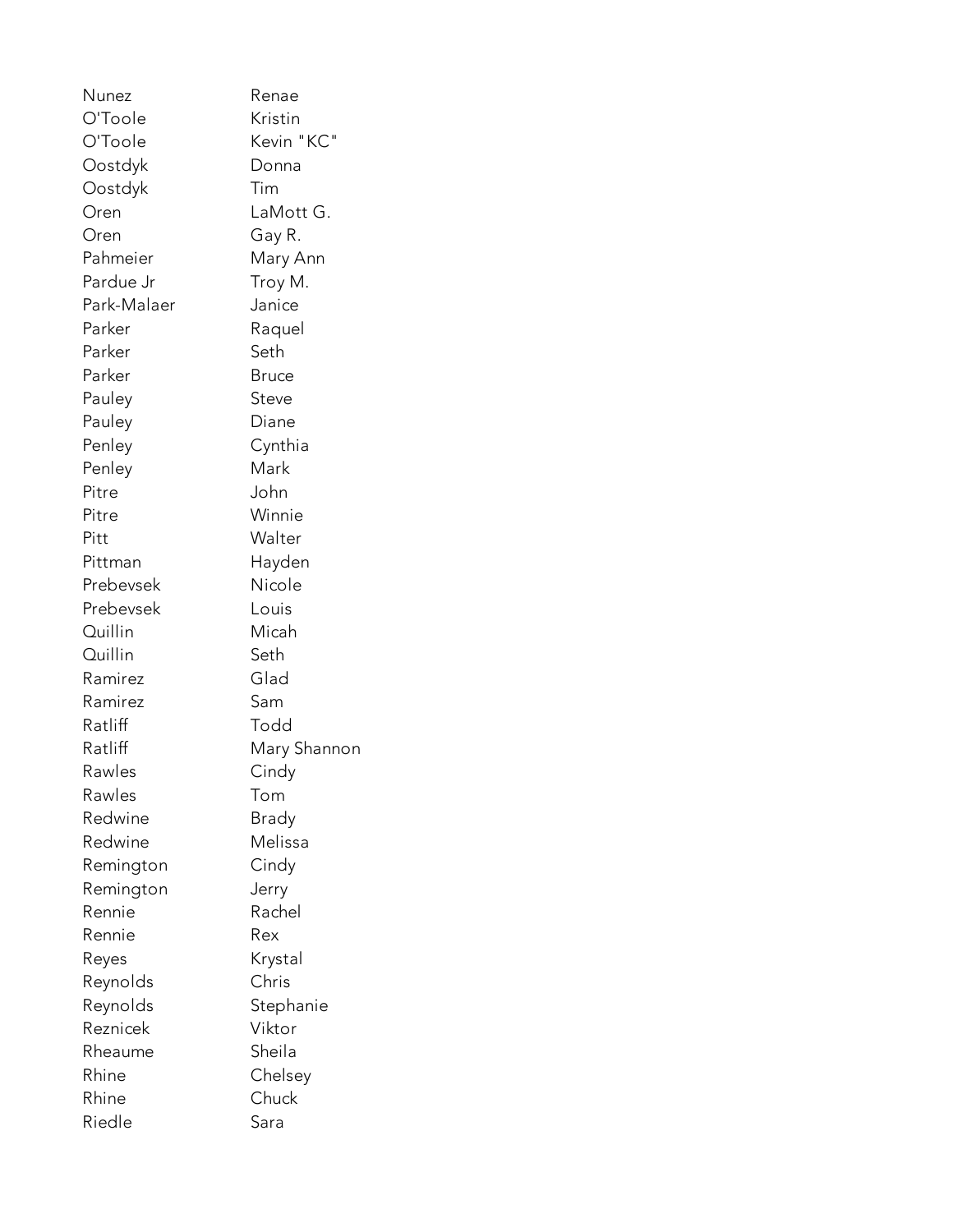Riedle Bob Robertson Jane Robinson Michaela Robinson Holly Rodriguez Nadaleth Rodriguez Mindi B. Rogers Carrie Rogers Lucas Rosenthal Celeste Rothpletz Jess Roy Hannah Roy Brian Russell Jennifer Russell Jeff Rutchik Nancy Santos Alex Sarfatis **Brandi** Sarfatis Robert Sargent Joyce Sauerbrei Alan Sawyer Jon Sawyer Joe Sawyer Ann Sawyer Rachel Scarborough Walter Scarborough Faith Scarbrough Esther Lou Scarbrough Paul Schweinfurth Ted Schweinfurth Stephanie Sharpless Ken Sharpless Lisa Sharpless Mikayla Shaw Jay Shaw Wynne Shehata Onsy Habib Shehata LuCinda L. Shepperd Michael R. Sherwood Linda Sherwood Jeff Shoemaker Mary J. Shreve Jill Shreve Erik Silvester Rachel Silvester James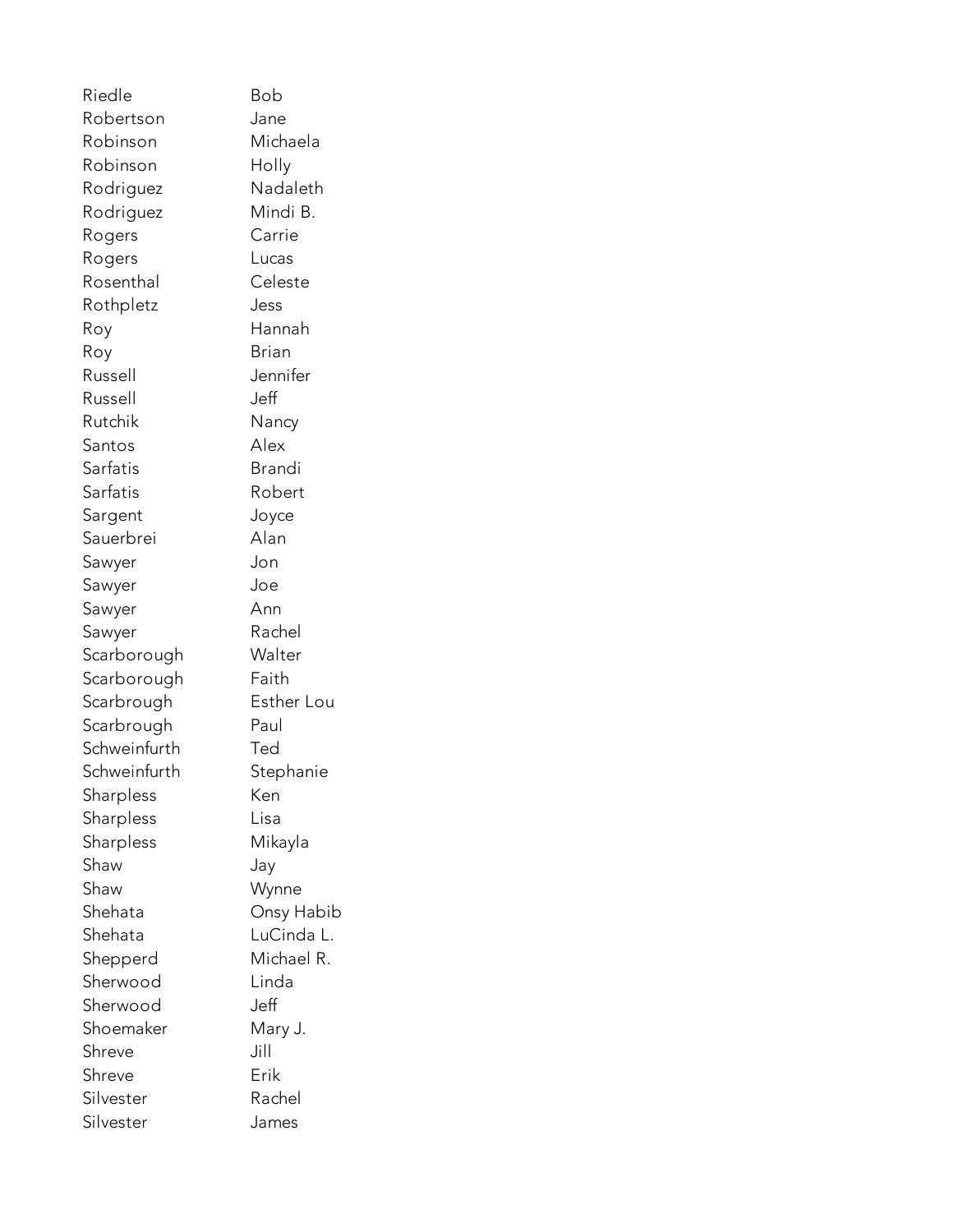Simpson Denise Simpson Jr. Harold Sisco Nancy J. Smith Amy Smith Mason Smith Gail Smith Betty Spencer Jayne Spencer Richard Spies Steve Spies Cristy Spofford Seth Spofford Sena Staples Stacey Staples Nathan Stephen Christopher Stephen Mahvish Stephenson Gail Stephenson John Stewart Katie Stewart Ryan Strong Janet Stump Donna Suchey Marilyn Suchey Eugene Sullivan Patrick Sullivan Carolyn Summerer Kasey Summerer Amanda Sustek Sue Swanson Ron Swanson Karen Swindell Marlene K. Swindell **Gary** Switzer Grant Switzer Carolyn Taylor Dana Taylor Steve Tether Russell Thomas Sarah Thomas Shirley "C.C." Thomas Matthew Thomas Lindsay Thomas Chris Thomas Alison